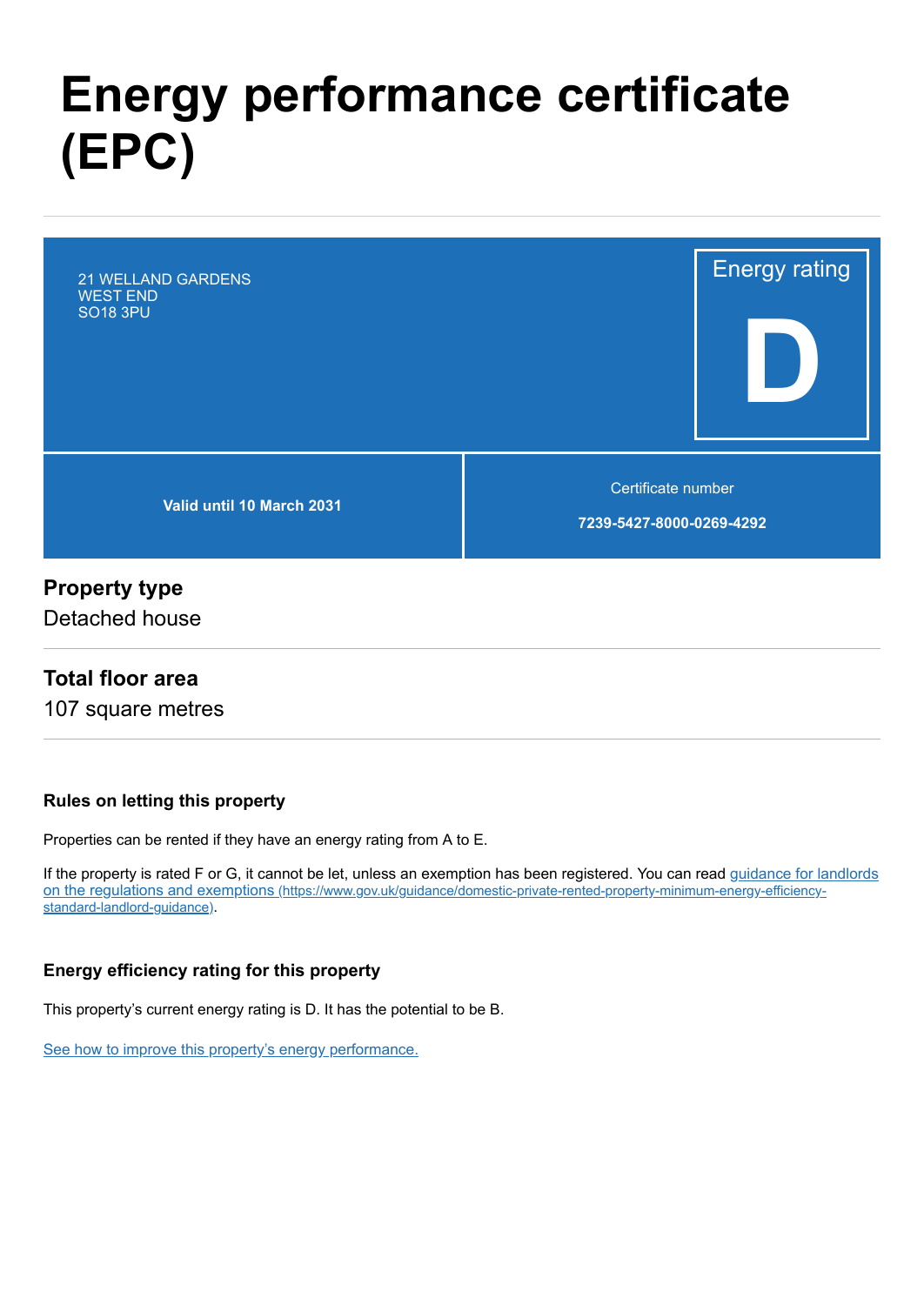| <b>Score</b> | <b>Energy rating</b> | <b>Current</b> | <b>Potential</b> |
|--------------|----------------------|----------------|------------------|
| $92 +$       |                      |                |                  |
| 81-91        | Β                    |                | 84<br>В          |
| 69-80        | $\mathbf C$          |                |                  |
| 55-68        |                      | 65 D           |                  |
| 39-54        | Е                    |                |                  |
| $21 - 38$    | F                    |                |                  |
| $1 - 20$     | G                    |                |                  |

The graph shows this property's current and potential energy efficiency.

Properties are given a rating from A (most efficient) to G (least efficient).

Properties are also given a score. The higher the number the lower your fuel bills are likely to be.

The average energy rating and score for a property in England and Wales are D (60).

#### **Breakdown of property's energy performance**

This section shows the energy performance for features of this property. The assessment does not consider the condition of a feature and how well it is working.

Each feature is assessed as one of the following:

- very good (most efficient)
- good
- average
- poor
- very poor (least efficient)

When the description says "assumed", it means that the feature could not be inspected and an assumption has been made based on the property's age and type.

| <b>Feature</b>       | <b>Description</b>                         | Rating  |
|----------------------|--------------------------------------------|---------|
| Wall                 | Cavity wall, as built, insulated (assumed) | Good    |
| Roof                 | Pitched, 250 mm loft insulation            | Good    |
| Window               | Fully double glazed                        | Good    |
| Main heating         | Boiler and radiators, mains gas            | Good    |
| Main heating control | Programmer and room thermostat             | Average |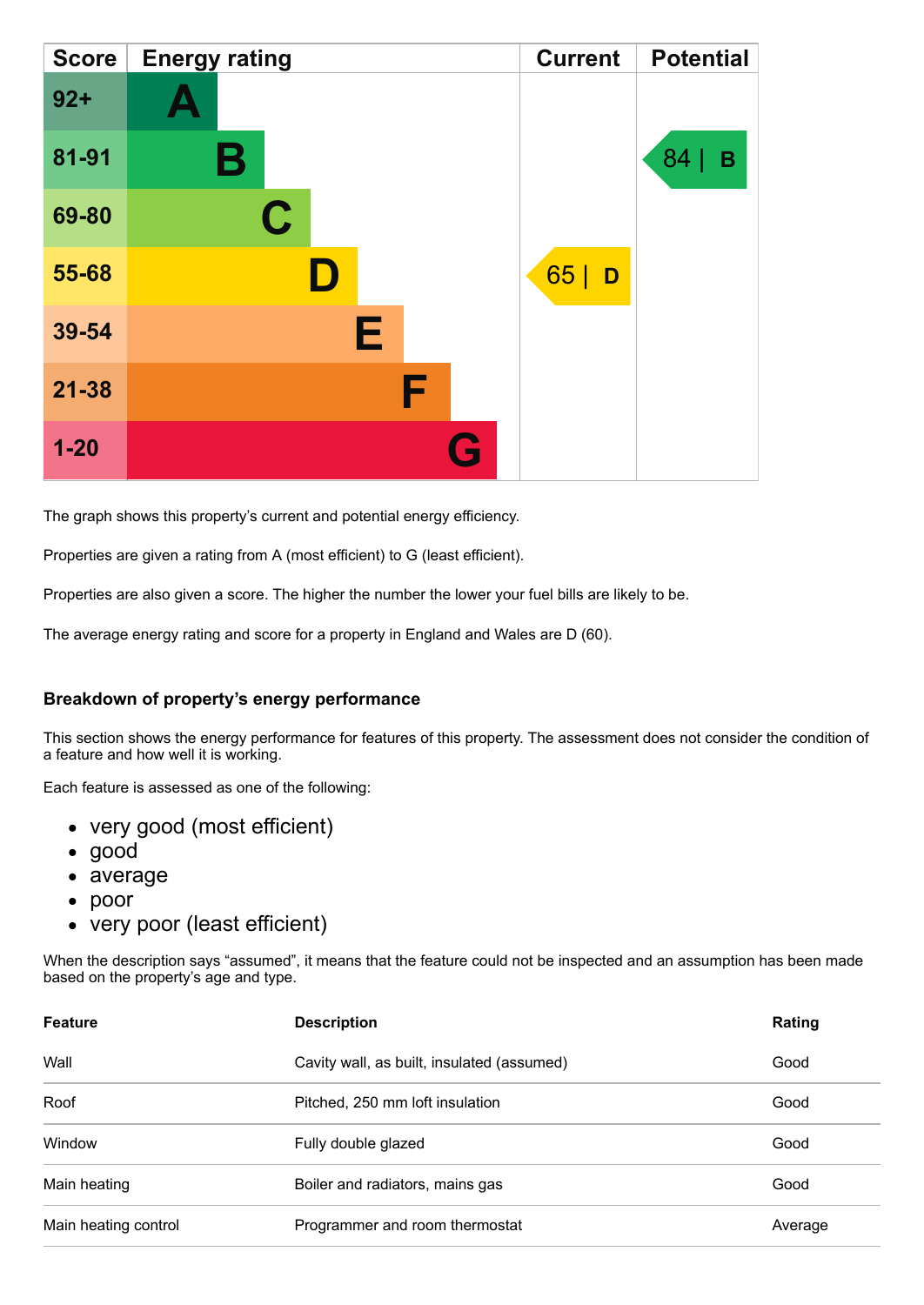| <b>Feature</b>    | <b>Description</b>                          | Rating    |
|-------------------|---------------------------------------------|-----------|
| Hot water         | From main system                            | Average   |
| Lighting          | Low energy lighting in 87% of fixed outlets | Very good |
| Floor             | Suspended, limited insulation (assumed)     | N/A       |
| Secondary heating | None                                        | N/A       |

# **Primary energy use**

The primary energy use for this property per year is 212 kilowatt hours per square metre (kWh/m2).

### What is primary energy use?

#### **Environmental impact of this property**

One of the biggest contributors to climate change is carbon dioxide (CO2). The energy used for heating, lighting and power in our homes produces over a quarter of the UK's CO2 emissions.

### **An average household produces**

6 tonnes of CO2

### **This property produces**

4.0 tonnes of CO2

### **This property's potential production**

1.5 tonnes of CO2

By making the [recommended changes,](#page-3-0) you could reduce this property's CO2 emissions by 2.5 tonnes per year. This will help to protect the environment.

Environmental impact ratings are based on assumptions about average occupancy and energy use. They may not reflect how energy is consumed by the people living at the property.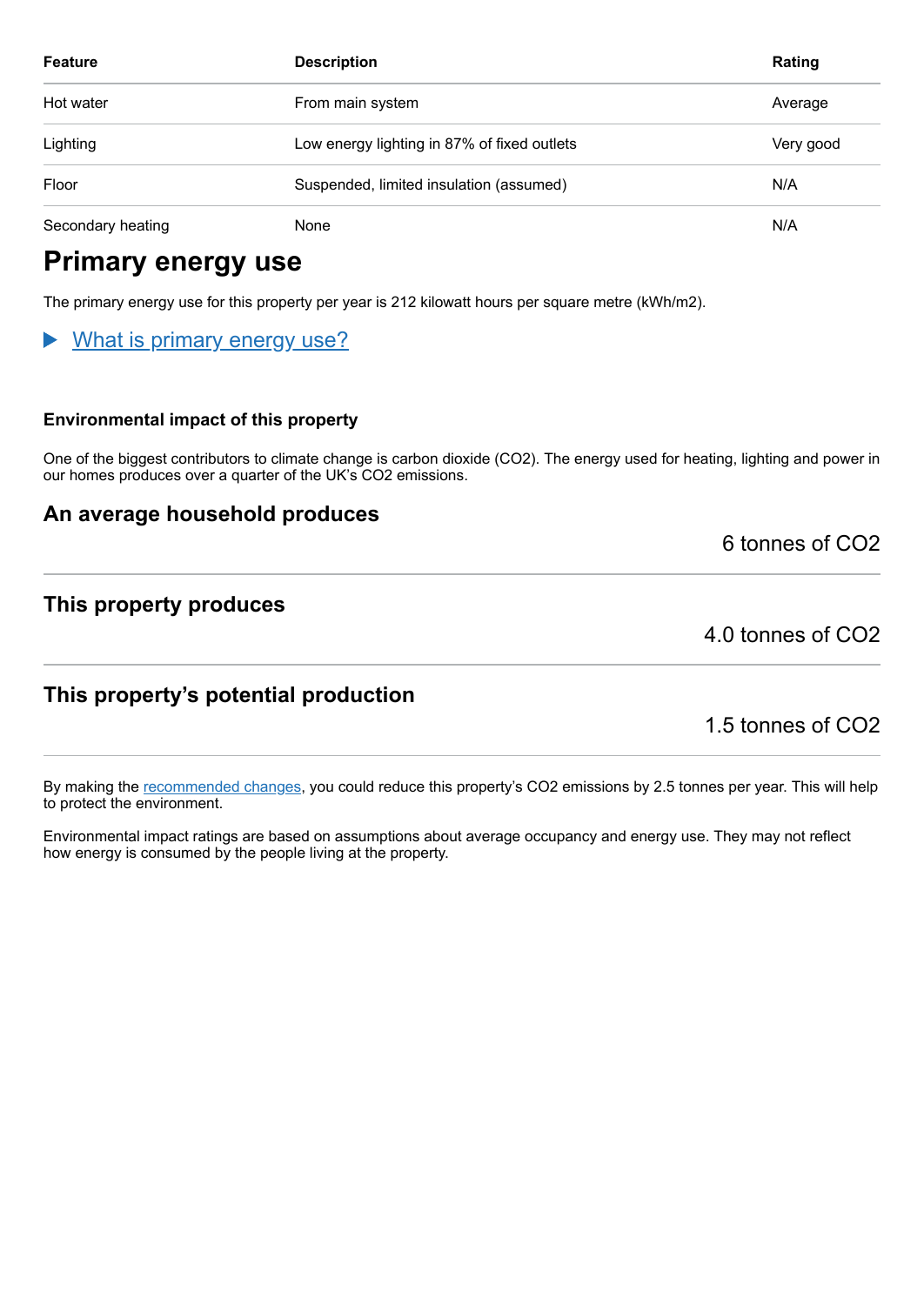#### <span id="page-3-0"></span>**How to improve this property's energy performance**

Making any of the recommended changes will improve this property's energy efficiency.

If you make all of the recommended changes, this will improve the property's energy rating and score from D (65) to B (84).

What is an energy rating?

# **Recommendation 1: Floor insulation (suspended floor)**



Floor insulation (suspended floor)

### **Typical installation cost**

### **Typical yearly saving**

**Potential rating after carrying out recommendation 1**

# 67 | D

£38

£33

68 | D

£800 - £1,200

# **Recommendation 2: Heating controls (thermostatic radiator valves)**

Heating controls (TRVs)

**Typical installation cost**

£350 - £450

### **Typical yearly saving**

**Potential rating after carrying out recommendations 1 and 2**

# **Recommendation 3: Replace boiler with new condensing boiler**

Condensing boiler

**Typical installation cost**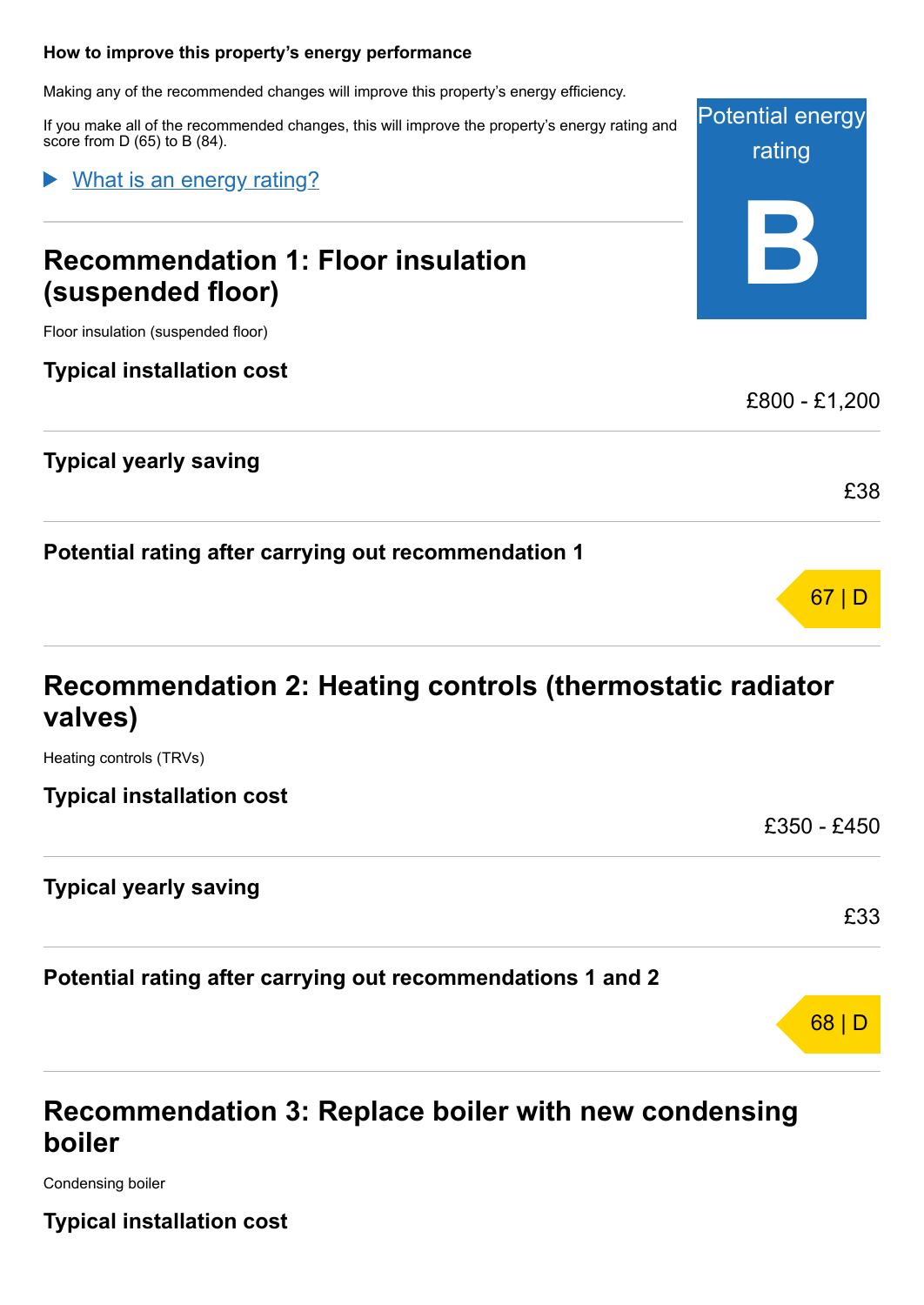| <b>Typical yearly saving</b>                               | £144            |
|------------------------------------------------------------|-----------------|
| Potential rating after carrying out recommendations 1 to 3 |                 |
|                                                            | 74   C          |
| <b>Recommendation 4: Solar water heating</b>               |                 |
| Solar water heating                                        |                 |
| <b>Typical installation cost</b>                           |                 |
|                                                            | £4,000 - £6,000 |
| <b>Typical yearly saving</b>                               | £46             |
|                                                            |                 |
| Potential rating after carrying out recommendations 1 to 4 |                 |
|                                                            | 75 C            |
| Recommendation 5: Solar photovoltaic panels, 2.5 kWp       |                 |
| Solar photovoltaic panels                                  |                 |
| <b>Typical installation cost</b>                           |                 |
|                                                            | £3,500 - £5,500 |
| <b>Typical yearly saving</b>                               |                 |
|                                                            | £365            |
| Potential rating after carrying out recommendations 1 to 5 |                 |
|                                                            | 84   B          |
|                                                            |                 |

# **Paying for energy improvements**

[Find energy grants and ways to save energy in your home.](https://www.gov.uk/improve-energy-efficiency) (https://www.gov.uk/improve-energy-efficiency)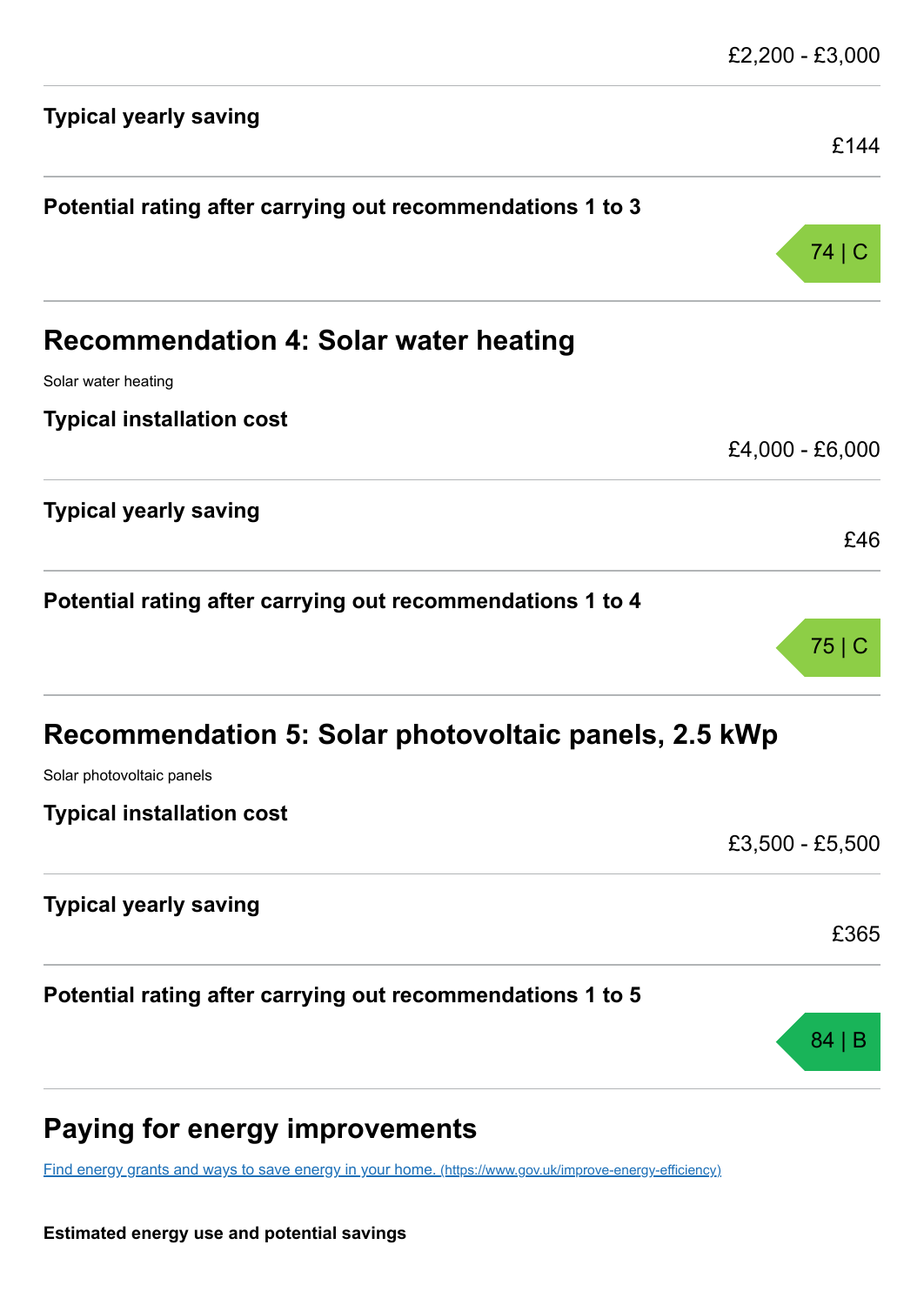### **Potential saving**

£879

The estimated cost shows how much the average household would spend in this property for heating, lighting and hot water. It is not based on how energy is used by the people living at the property.

The estimated saving is based on making all of the recommendations in [how to improve this property's energy performance.](#page-3-0)

For advice on how to reduce your energy bills visit Simple Energy Advice [\(https://www.simpleenergyadvice.org.uk/\)](https://www.simpleenergyadvice.org.uk/).

# **Heating use in this property**

Heating a property usually makes up the majority of energy costs.

### **Estimated energy used to heat this property**

### **Space heating**

8597 kWh per year

### **Water heating**

2924 kWh per year

### **Potential energy savings by installing insulation**

The assessor did not find any opportunities to save energy by installing insulation in this property.

You might be able to receive Renewable Heat Incentive payments [\(https://www.gov.uk/domestic-renewable-heat-incentive\)](https://www.gov.uk/domestic-renewable-heat-incentive). This will help to reduce carbon emissions by replacing your existing heating system with one that generates renewable heat. The estimated energy required for space and water heating will form the basis of the payments.

#### **Contacting the assessor and accreditation scheme**

This EPC was created by a qualified energy assessor.

If you are unhappy about your property's energy assessment or certificate, you can complain to the assessor directly.

If you are still unhappy after contacting the assessor, you should contact the assessor's accreditation scheme.

Accreditation schemes are appointed by the government to ensure that assessors are qualified to carry out EPC assessments.

# **Assessor contact details**

#### **Assessor's name**

Jason Franklin

#### **Telephone** 023 8022 1188